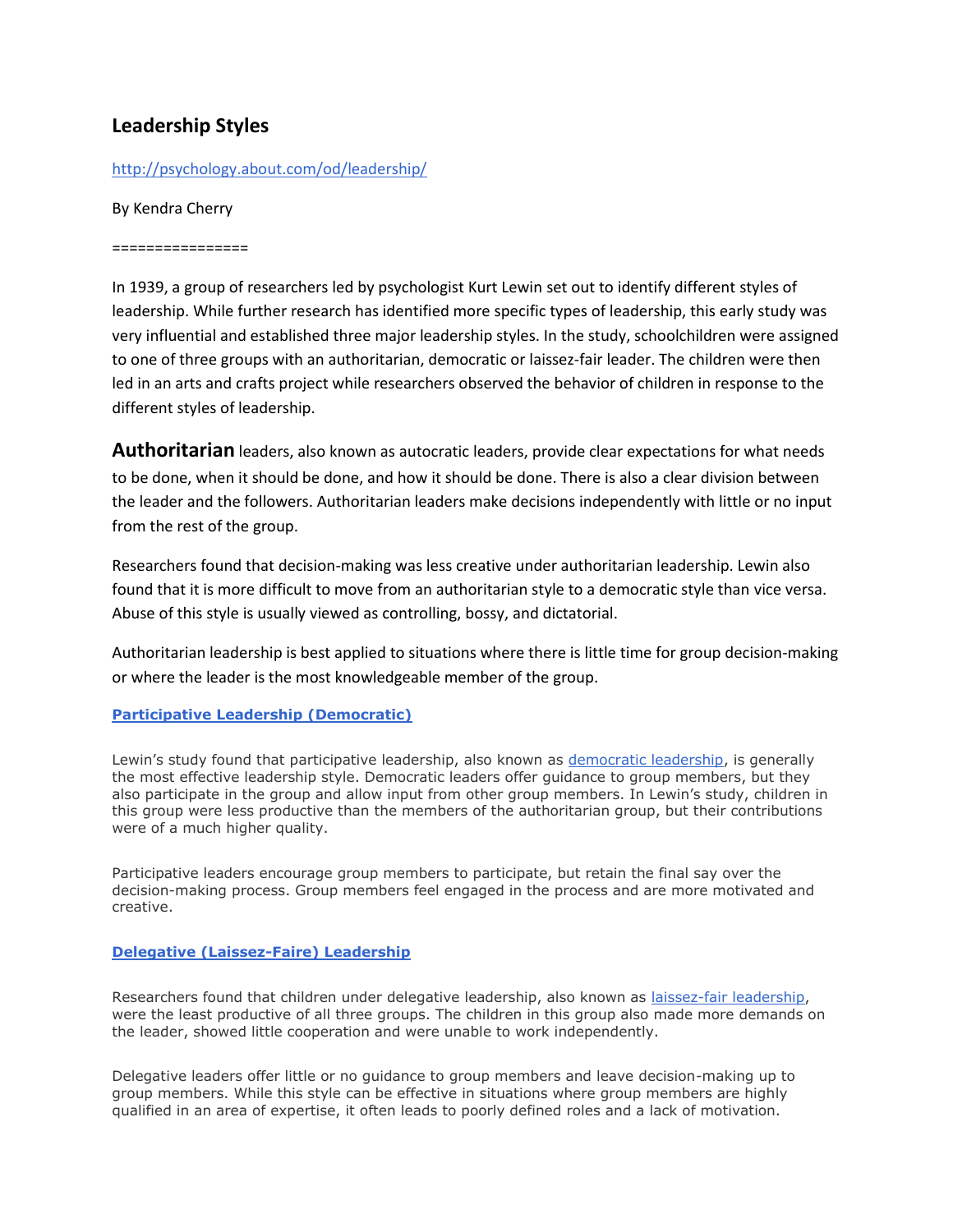**Autocratic leadership**, also known as authoritarian leadership, is a leadership style characterized by individual control over all decisions and little input from group members. Autocratic leaders typically make choices based on their own ideas and judgments and rarely accept advice from followers. Autocratic leadership involves absolute, authoritarian control over a group.

Characteristics of Autocratic Leadership

Some of the primary characteristics of autocratic leadership include:

•Little or no input from group members

•Leaders make the decisions

•Group leaders dictate all the work methods and processes

•Group members are rarely trusted with decisions or important tasks

Benefits of Autocratic Leadership

Autocratic leadership can be beneficial in some instances, such as when decisions need to be made quickly without consulting with a large group of people. Some projects require strong leadership in order to get things accomplished quickly and efficiently.

Have you ever worked with a group of students or co-workers on a project that got derailed by poor organization, a lack of leadership, and an inability to set deadlines? If so, chances are that your grade or job performance suffered as a result. In such situations, a strong leader who utilizes an autocratic style can take charge of the group, assign tasks to different members, and establish solid deadlines for projects to be finished.

In situations that are particularly stressful, such as during military conflicts, group members may actually prefer an autocratic style. It allows members of the group to focus on performing specific tasks without worrying about making complex decisions. This also allows group members to become highly skilled at performing certain duties, which can be beneficial to the group.

#### Downsides of Autocratic Leadership

While autocratic leadership can be beneficial at times, there are also many instances where this leadership style can be problematic. People who abuse an autocratic leadership style are often viewed as bossy, controlling, and dictatorial, which can lead to resentment among group members.

Because autocratic leaders make decisions without consulting the group, people in the group may dislike that they are unable to contribute ideas. Researchers have also found that autocratic leadership often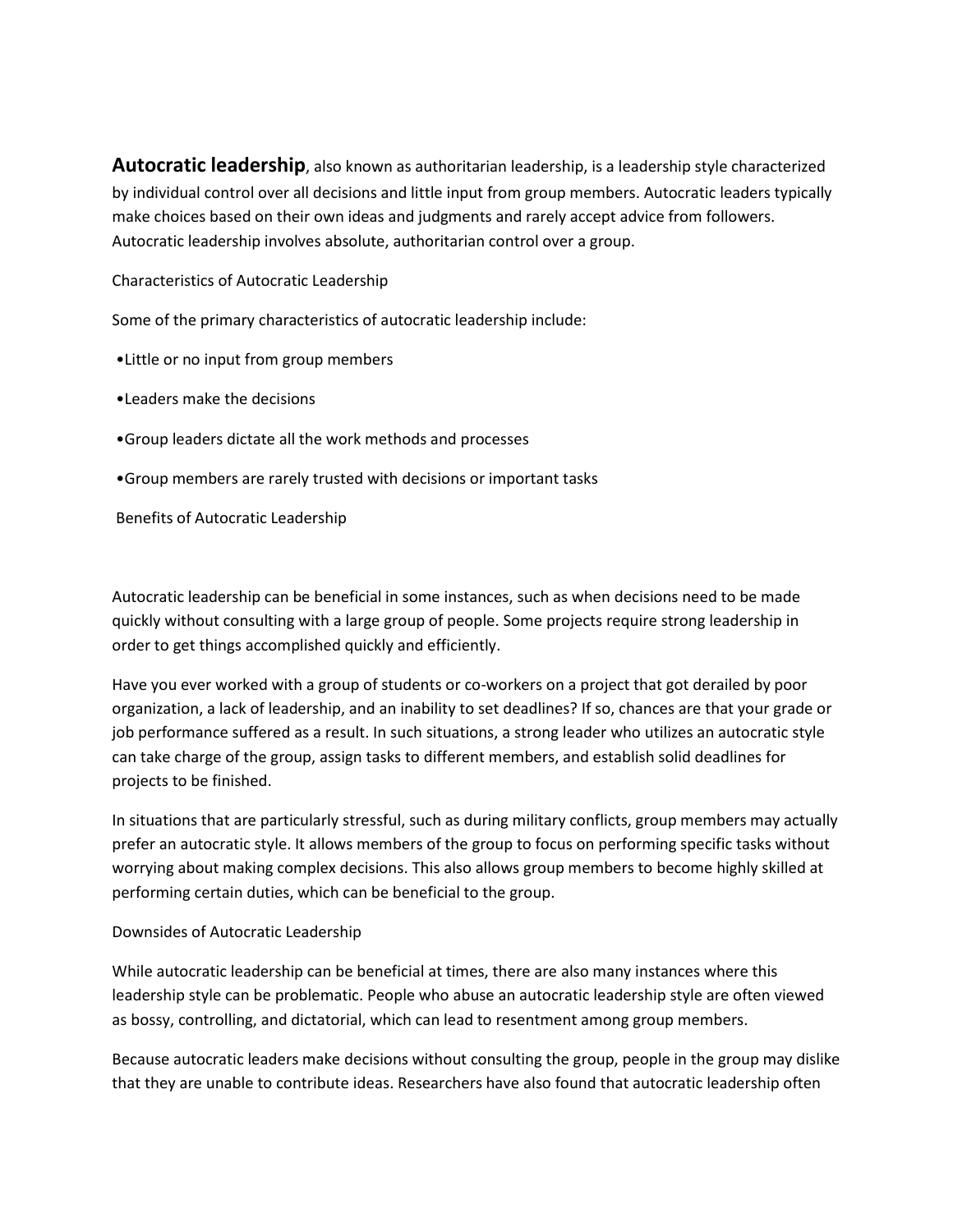results in a lack of creative solutions to problems, which can ultimately hurt the performance of the group.

While autocratic leadership does have some potential pitfalls, leaders can learn to use elements of this style wisely. For example, an autocratic style can be used effectively in situations where the leader is the most knowledgeable member of the group or has access to information that other members of the group do not.

**Democratic leadership**, also known as participative leadership, is a type of leadership style in which members of the group take a more participative role in the decision-making process. Researchers have found that this learning style is usually one of the most effective and lead to higher productivity, better contributions from group members, and increased group morale.

# Characteristics of Democratic Leadership

Some of the primary characteristics of democratic leadership include:

•Group members are encouraged to share ideas and opinions, even though the leader retains the final say over decisions.

•Members of the group feel more engaged in the process.

•Creativity is encouraged and rewarded.

Benefits of Democratic Leadership

Because group members are encouraged to share their thoughts, democratic leadership can leader to better ideas and more creative solutions to problems. Group members also feel more involved and committed to projects, making them more likely to care about the end results. Research on leadership styles has also shown that democratic leadership leads to higher productivity among group members.

# Downsides of Democratic Leadership

While democratic leadership has been described as the most effective leadership style, it does have some potential downsides. In situations where roles are unclear or time is of the essence, democratic leadership can lead to communication failures and uncompleted projects. In some cases, group members may not have the necessary knowledge or expertise to make quality contributions to the decision-making process.

Democratic leadership works best in situations where group members are skilled and eager to share their knowledge. It is also important to have plenty of time to allow people to contribute, develop a plan and then vote on the best course of action.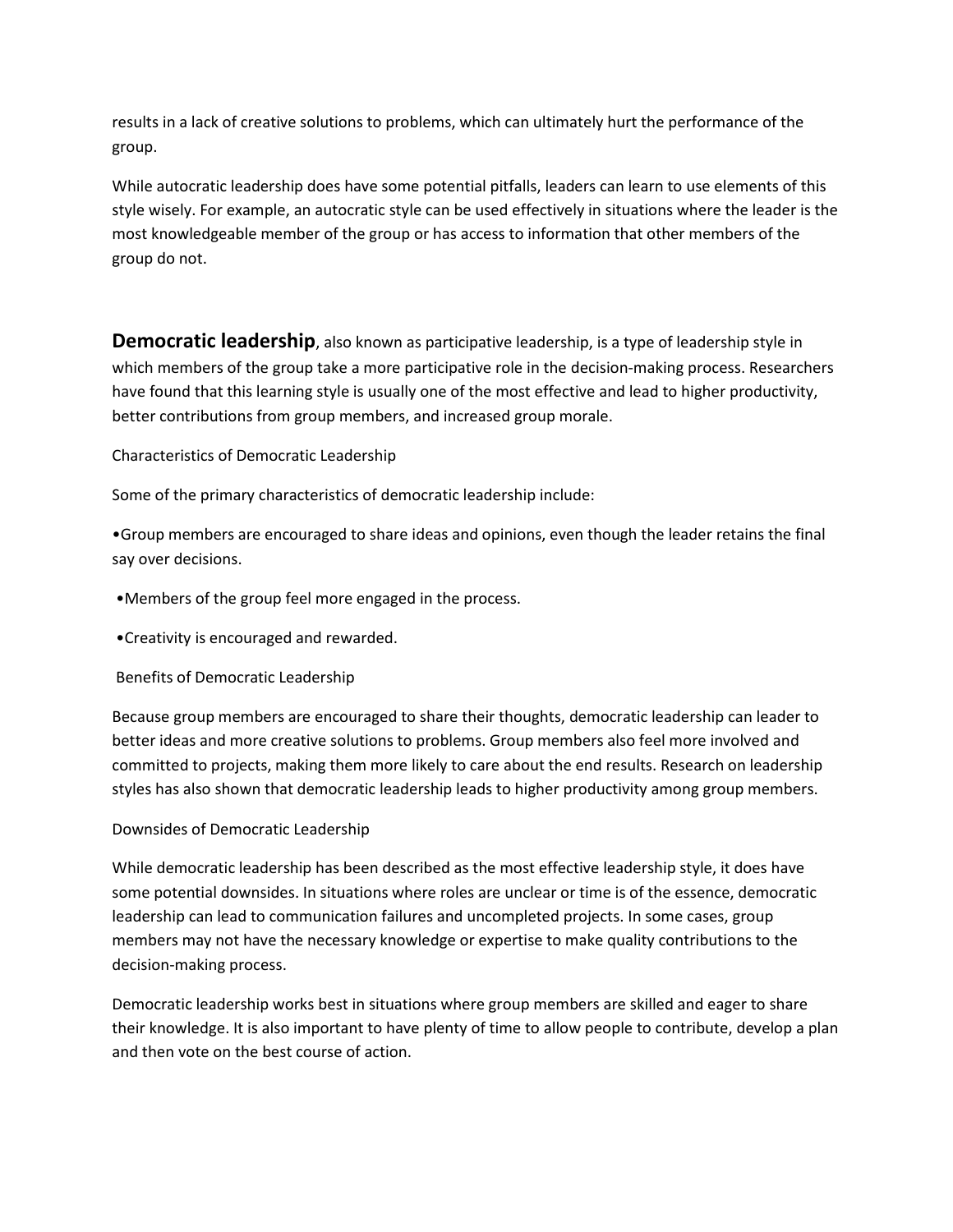Laissez-faire leadership, also known as delegative leadership, is a type of leadership style in which leaders are hands-off and allow group members to make the decisions. Researchers have found that this is generally the leadership style that leads to the lowest productivity among group members.

Laissez-faire leadership is characterized by:

- •Very little guidance from leaders
- •Complete freedom for followers to make decisions
- •Leaders provide the tools and resources needed
- •Group members are expected to solve problems on their own

Laissez-faire leadership can be effective in situations where group members are highly skilled, motivated and capable of working on their own. While the conventional term for this style is 'laissez-faire' and implies a completely hands-off approach, many leaders still remain open and available to group members for consultation and feedback.

Downsides of Laissez-Faire Leadership

Laissez-faire leadership is not ideal in situations where group members lack the knowledge or experience they need to complete tasks and make decisions. Some people are not good at setting their own deadlines, managing their own projects and solving problems on their own. In such situations, projects can go off-track and deadlines can be missed when team members do not get enough guidance or feedback from leaders.

# **Leadership Styles**

#### <http://www.essortment.com/styles-leadership-36149.html>

In the past several decades, management [experts](http://www.essortment.com/styles-leadership-36149.html) have undergone a revolution in how they define leadership and what their attitudes are toward it. They have gone from a very classical autocratic approach to a very creative, participative approach. Somewhere along the line, it was determined that not everything old was bad and not everything new was good. Rather, different styles were needed for different situations and each leader needed to know when to exhibit a particular approach.

# **Four of the most basic leadership styles are:**

--Autocratic --Bureaucratic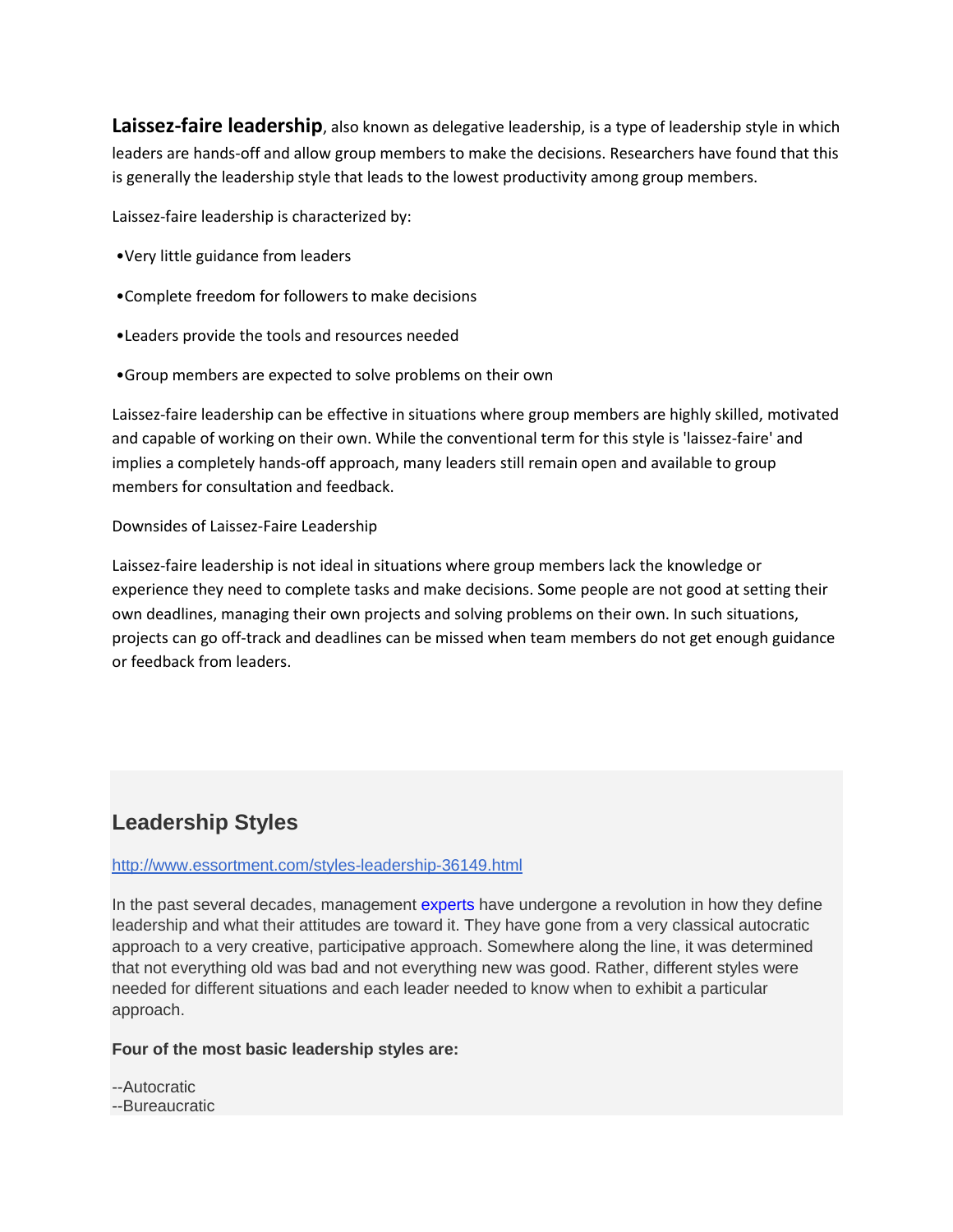--Laissez-faire

--Democratic

This article will briefly define each style and describe the situations in which each one might be used.

# **Autocratic Leadership Style**

This is often considered the classical approach. It is one in which the manager retains as much power and decision-making authority as possible. The manager does not consult employees, nor are they allowed to give any input. Employees are expected to obey orders without receiving any explanations. The motivation environment is produced by creating a structured set o[f rewards](http://www.essortment.com/styles-leadership-36149.html) and punishments.

This leadership style has been greatly criticized during the past 30 years. Some studies say that organizations with many autocratic leaders have higher [turnover](http://www.essortment.com/styles-leadership-36149.html) and absenteeism than other organizations. Certainly Gen X employees have proven to be highly resistant to this [management](http://www.essortment.com/styles-leadership-36149.html)  [style.](http://www.essortment.com/styles-leadership-36149.html) These studies say that autocratic leaders:

- --Rely on threats and punishment to influence employees
- --Do not trust employees
- --Do not allow for employee input

Yet, autocratic leadership is not all bad. Sometimes it is the most effective style to use. These situations can include:

--New, untrained employees who do not know which tasks to perform or which procedures to follow

- --Effective supervision can be provided only through detailed orders and instructions
- --Employees do not respond to any other leadership style
- --There are high-volume production needs on a daily basis
- --There is limited time in which to make a decision
- --A manager's power is challenged by an employee
- --The area was poorly managed
- --Work needs to be coordinated with another department or organization

The autocratic leadership style should not be used when:

- --Employees become tense, fearful, or resentful
- --Employees expect to have their opinions heard
- --Employees begin depending on their manager to make all their decisions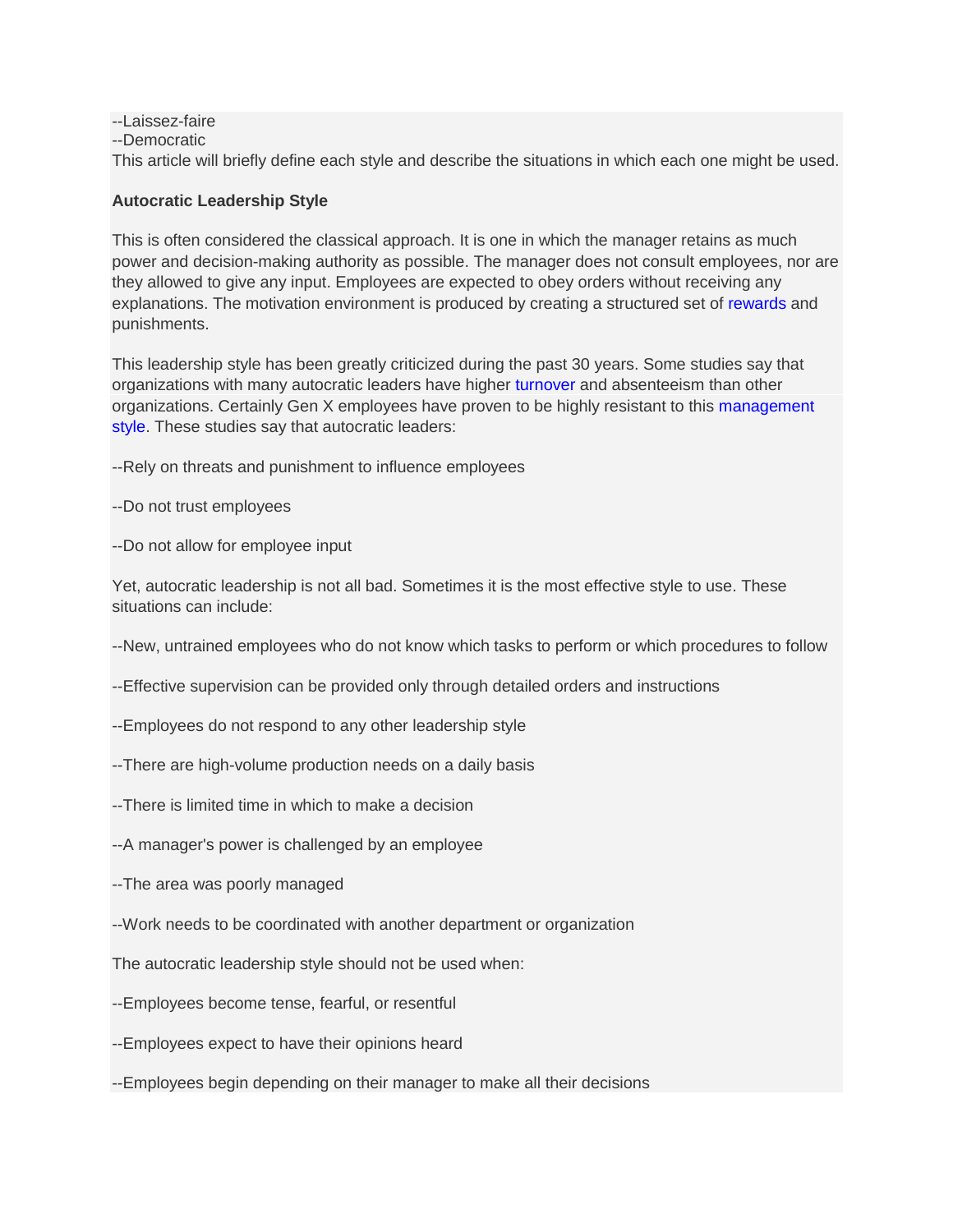--There is low employee morale, high turnover and absenteeism and work stoppage

# **Bureaucratic Leadership Style**

Bureaucratic leadership is where the manager manages "by the book¨ Everything must be done according to procedure or policy. If it isn't covered by the book, the manager refers to the next level above him or her. This manager is really more of a police officer than a leader. He or she enforces the rules.

This style can be effective when:

--Employees are performing routine tasks over and over.

--Employees need to understand certain standards or procedures.

--Employees are working with dangerous or delicate equipment that requires a definite set of procedures to operate.

--Safety or security training is being conducted.

--Employees are performing tasks that require handling [cash.](http://www.essortment.com/styles-leadership-36149.html)

This style is ineffective when:

--Work habits form that are hard to break, especially if they are no longer useful.

--Employees lose their interest in their jobs and in their fellow workers.

--Employees do only what is expected of them and no more.

# **Democratic Leadership Style**

The democratic leadership style is also called the participative style as it encourages employees to be a part of the decision making. The democratic manager keeps his or her employees informed about everything that affects their work and shares decision making and problem solving responsibilities. This style requires the leader to be a coach who has the final say, but gathers information from staff members before making a decision.

Democratic leadership can produce high quality and high quantity work for long periods of time. Many employees like the trust they receive and respond with cooperation, team spirit, and high morale. Typically the democratic leader:

--Develops plans to help employees evaluate their own performance

--Allows employees to establish goals

--Encourages employees to grow on the job and be promoted

--Recognizes and encourages achievement.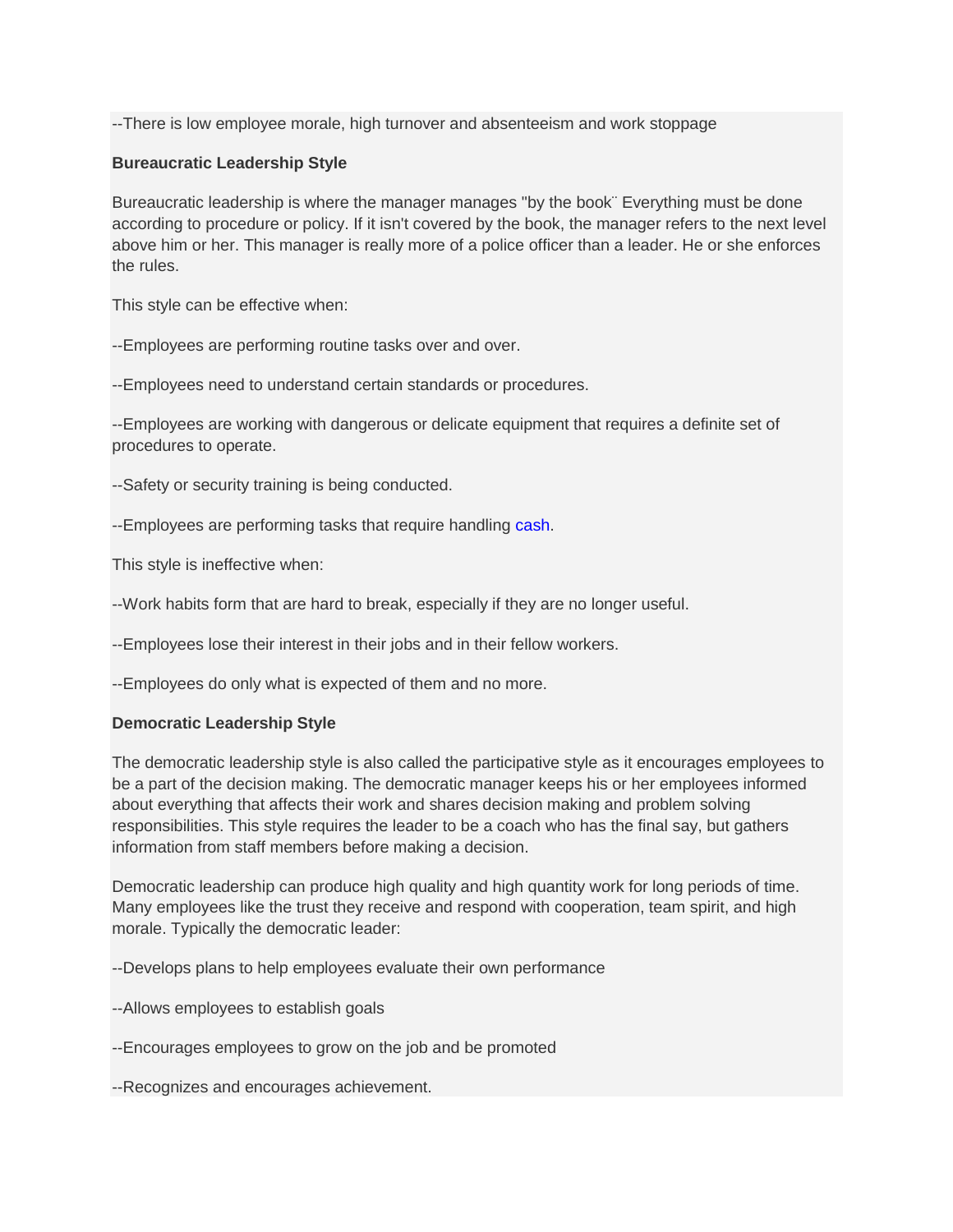Like the other styles, the democratic style is not always appropriate. It is most successful when used with highly skilled or experienced employees or when implementing operational changes or resolving individual or group problems.

The democratic leadership style is most effective when:

--The leader wants to keep employees informed about matters that affect them.

--The leader wants employees to share in decision-making and problem-solving duties.

--The leader wants to provide [opportunities](http://www.essortment.com/styles-leadership-36149.html) for employees to develop a high sense of [personal](http://www.essortment.com/styles-leadership-36149.html)  [growth](http://www.essortment.com/styles-leadership-36149.html) and job satisfaction.

--There is a large or complex problem that requires lots of input to solve.

--Changes must be made or problems solved that affect employees or groups of employees.

--You want to encourage team building and participation.

Democratic leadership should not be used when:

--There is not enough time to get everyone's input.

--It's easier and more cost-effective for the manager to make the decision.

-[-The business](http://www.essortment.com/styles-leadership-36149.html) can't afford mistakes.

--The manager feels threatened by this type of leadership.

--Employee safety is a critical concern.

# **Laissez-Faire Leadership Style**

The laissez-faire leadership style is also known as the "hands-off¨ style. It is one in which the manager provides little or no direction and gives employees as much freedom as possible. All authority or power is given to the employees and they must determine goals, make decisions, and resolve problems on their own.

This is an effective style to use when:

--Employees are highly skilled, experienced, and educated.

--Employees have pride in their work and the drive to do it successfully on their own.

--Outside experts, such as staff specialists or consultants are being used

--Employees are trustworthy and experienced.